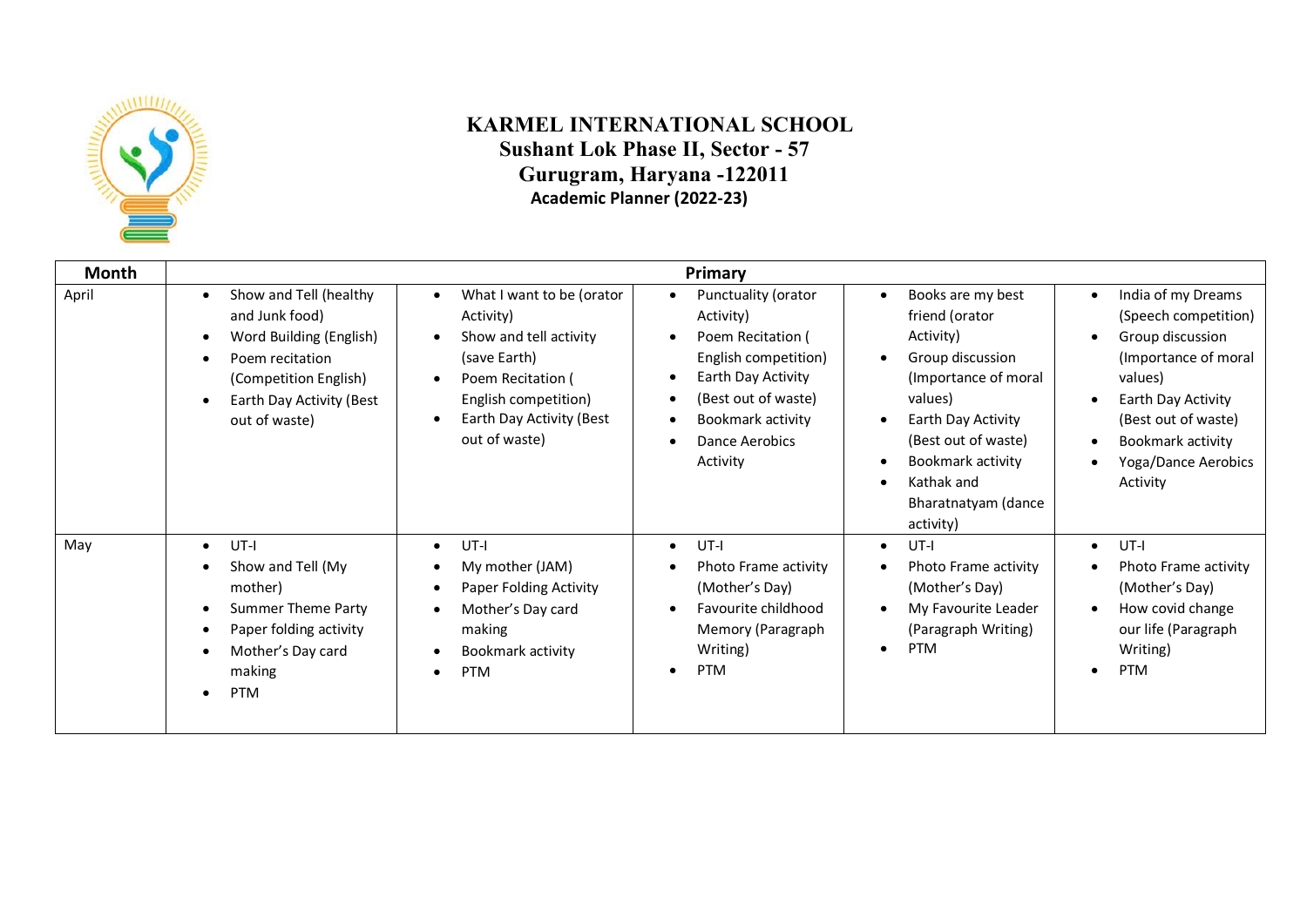| July      | Van Mahotsav<br>$\bullet$<br>(Plantation drive)<br>Spell-A-Thon (English)<br>$\bullet$<br>Show and Tell (My<br>$\bullet$<br>Family)                                                 | Van Mahotsav<br>$\bullet$<br>(Plantation drive)<br>Spell-A-Thon (English)<br>$\bullet$<br>Show and Tell (My<br>$\bullet$<br>Family)<br>Sensory Play/ Story<br><b>Telling</b>                                            | Van Mahotsav<br>$\bullet$<br>(Plantation drive)<br>Spell-A-Thon<br>(English)<br>Collage making<br>$\bullet$<br>competition<br>(Freedom Fighters)                                           | Van Mahotsav<br>$\bullet$<br>(Plantation drive)<br>Spell-A-Thon<br>(English)<br>Collage making<br>$\bullet$<br>competition<br>(Freedom Fighters)<br>Story-Telling<br>$\bullet$<br>9- moods | Van Mahotsav<br>$\bullet$<br>(Plantation drive)<br>Spell-A-Thon<br>$\bullet$<br>(English)<br>Collage making<br>$\bullet$<br>competition<br>(Freedom<br>Fighters)<br>Story-Telling<br>9- moods |
|-----------|-------------------------------------------------------------------------------------------------------------------------------------------------------------------------------------|-------------------------------------------------------------------------------------------------------------------------------------------------------------------------------------------------------------------------|--------------------------------------------------------------------------------------------------------------------------------------------------------------------------------------------|--------------------------------------------------------------------------------------------------------------------------------------------------------------------------------------------|-----------------------------------------------------------------------------------------------------------------------------------------------------------------------------------------------|
| August    | Rakhi making Activity<br>$\bullet$<br>Tie and Dye activity<br>٠<br>(Tricolour)<br>Independence Day<br>$\bullet$<br>(Special Assembly<br>Celebration)<br><b>Ist Term Exam Starts</b> | Rakhi making Activity<br>$\bullet$<br>Tie and Dye activity<br>(Tricolour)<br>Independence Day<br>$\bullet$<br>(Special Assembly<br>Celebration)<br><b>Classical Dance</b><br>Performance<br><b>Ist Term Exam Starts</b> | Rakhi making Activity<br>$\bullet$<br>Quiz (Incredible<br>India)<br>Independence Day<br>(Special Assembly<br>Celebration)<br>Classical Dance<br>Performance<br><b>Ist Term Exam Starts</b> | Rakhi making Activity<br>$\bullet$<br>Quiz (Incredible<br>India)<br>Independence Day<br>(Special Assembly<br>Celebration)<br>Kathak story Telling<br>Activity<br>Ist Term Exam Starts      | Rakhi making Activity<br>$\bullet$<br>Quiz (Incredible<br>India)<br>Independence Day<br>(Special Assembly<br>Celebration)<br>Kathak story Telling<br>Activity<br>Ist Term Exam Starts         |
| September | <b>Hindi Divas Celebration</b><br>$\bullet$<br>Show and Tell<br>(Importance of fruit and<br>vegetables in Hindi)                                                                    | <b>Hindi Divas Celebration</b><br>$\bullet$<br>Show and Tell<br>(Importance of fruit and<br>vegetables in Hindi)                                                                                                        | Hindi Divas<br>$\bullet$<br>Celebration<br>(Importance of<br>physical Activity in<br>Hindi)                                                                                                | Hindi Divas<br>$\bullet$<br>Celebration<br>(Importance of<br>physical Activity in<br>Hindi)                                                                                                | Hindi Divas<br>$\bullet$<br>Celebration<br>(Importance of<br>physical Activity in<br>Hindi)                                                                                                   |
| October   | Show and Tell Activity<br>$\bullet$<br>(Festival)<br>Lantern Making Activity<br>$\bullet$<br>with paper<br>Diya decoration<br>Diwali Special Assembly                               | Show and Tell Activity<br>$\bullet$<br>(Festival)<br>Rangometry (Mandala<br>$\bullet$<br>Art)<br>Diya decoration<br>Diwali Special Assembly<br>$\bullet$                                                                | Social Science Week-<br>$\bullet$<br>Dussehra Celebration<br>in different states<br>(U.P and Himachal<br>Pradesh)<br>Rangoli making                                                        | Social Science Week-<br>$\bullet$<br>Dussehra Celebration<br>in different states<br>(Bengal and Andhra<br>Pradesh)<br>Rangoli making                                                       | Social Science Week-<br>$\bullet$<br>Dussehra Celebration<br>in different states<br>(Maharashtra and<br>Madhya Pradesh)<br>Rangoli making                                                     |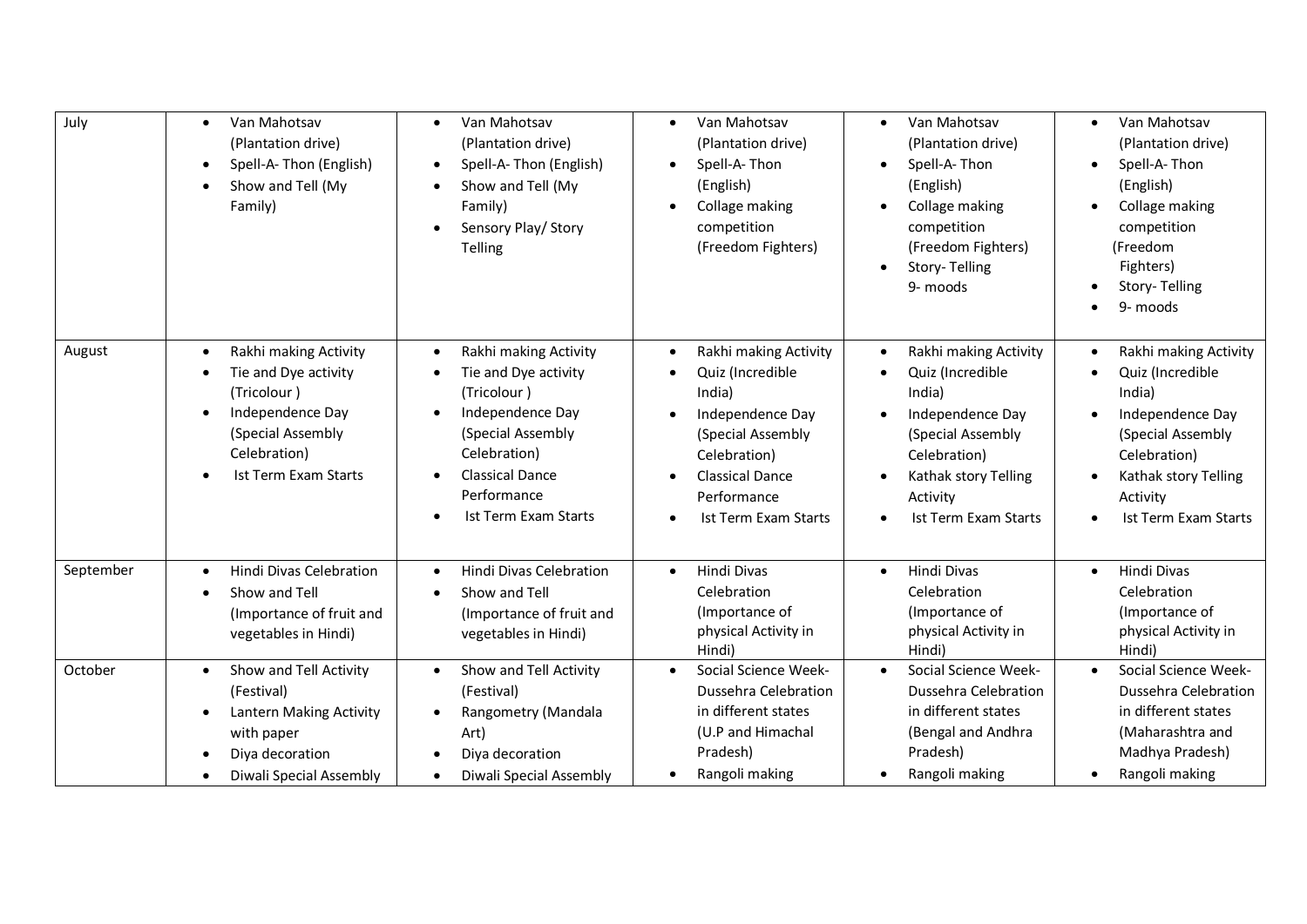|          |                                                                                                                                                 |                                                                                                                                                                         | Diwali Special<br>$\bullet$<br>Assembly                                                                                                           | Diwali Special<br>$\bullet$<br>Assembly                                                                                         | Diwali Special<br>$\bullet$<br>Assembly                                                                                                      |
|----------|-------------------------------------------------------------------------------------------------------------------------------------------------|-------------------------------------------------------------------------------------------------------------------------------------------------------------------------|---------------------------------------------------------------------------------------------------------------------------------------------------|---------------------------------------------------------------------------------------------------------------------------------|----------------------------------------------------------------------------------------------------------------------------------------------|
| November | UT II<br>$\bullet$<br>Children's Day<br>Celebration<br>Show and Tell Activity<br>(Our Helpers)<br>Picnic, movie, Adventure<br>$\bullet$<br>Camp | UT II<br>$\bullet$<br>Children's Day<br>$\bullet$<br>Celebration<br>Show and Tell Activity<br>(Our Community Helpers)<br>Picnic, movie, Adventure<br>$\bullet$<br>Camp  | UT II<br>$\bullet$<br>Children's Day<br>٠<br>Celebration<br>Science Week (Know<br>Your Universe)<br>Picnic, movie,<br>$\bullet$<br>Adventure Camp | UT II<br>$\bullet$<br>Children's Day<br>Celebration<br>Science Week (Know<br>Your Universe)<br>Picnic, movie,<br>Adventure Camp | UT II<br>$\bullet$<br>Children's Day<br>Celebration<br>Science Week (Know<br>Your Universe)<br>Picnic, movie,<br>$\bullet$<br>Adventure Camp |
| December | <b>IInd Term Exam</b><br>$\bullet$<br>Road sign (Activity)<br><b>Winter Carnival</b><br><b>PTM</b><br>$\bullet$                                 | <b>IInd Term Exam</b><br>$\bullet$<br>Road sign (Activity)<br><b>Winter Carnival</b><br>$\bullet$<br><b>PTM</b><br>$\bullet$                                            | <b>IInd Term Exam</b><br>$\bullet$<br><b>Winter Carnival</b><br><b>PTM</b>                                                                        | <b>IInd Term Exam</b><br>$\bullet$<br><b>Winter Carnival</b><br><b>PTM</b><br>$\bullet$                                         | <b>IInd Term Exam</b><br><b>Winter Carnival</b><br><b>PTM</b>                                                                                |
| January  | Maths Week<br>$\bullet$<br>Activity(Shape Collage)<br><b>Kite Making</b><br>26th January/ Basant<br>Panchami<br>(Special Assembly)              | <b>Maths Week Activity</b><br>$\bullet$<br>(Shape Collage 3D)<br><b>Kite Making</b><br>$\bullet$<br>26th January/ Basant<br>$\bullet$<br>Panchami<br>(Special Assembly) | <b>Maths Week Activity</b><br>$\bullet$<br>(Tangrams)<br>26th January/ Basant<br>Panchami<br>(Special Assembly)                                   | <b>Maths Week Activity</b><br>$\bullet$<br>(Sudoku)<br>26th January/ Basant<br>Panchami<br>(Special Assembly)                   | <b>Maths Week Activity</b><br>(Sudoku)<br>26th January/ Basant<br>Panchami<br>(Special Assembly)                                             |
| February | Computer Week (Paint<br>$\bullet$<br><b>Brush Activity)</b><br><b>Educational Trip</b><br>Founders Day/ Sports<br>Day                           | Computer Week (Paint<br>$\bullet$<br><b>Brush Activity)</b><br><b>Educational Trip</b><br>$\bullet$<br>Founders Day/ Sports<br>$\bullet$<br>Day                         | <b>Computer Week</b><br>$\bullet$<br>(PPT)<br><b>Educational Trip</b><br>Founders Day/ Sports<br>$\bullet$<br>Day                                 | <b>Computer Week</b><br>$\bullet$<br>(PPT)<br><b>Educational Trip</b><br>Founders Day/ Sports<br>Day                            | Computer Week<br>(PPT)<br><b>Educational Trip</b><br>Founders Day/ Sports<br>Day                                                             |
| March    | <b>Final Exam</b><br>$\bullet$<br><b>Investiture Ceremony</b><br><b>PTM</b><br><b>Orientation Session</b>                                       | Final Exam<br>$\bullet$<br>Investiture Ceremony<br><b>PTM</b><br>$\bullet$<br><b>Orientation Session</b>                                                                | Final Exam<br>$\bullet$<br><b>Investiture Ceremony</b><br><b>PTM</b><br><b>Orientation Session</b>                                                | <b>Final Exam</b><br>$\bullet$<br><b>Investiture Ceremony</b><br>PTM<br>$\bullet$<br><b>Orientation Session</b>                 | <b>Final Exam</b><br><b>Investiture Ceremony</b><br>PTM<br><b>Orientation Session</b>                                                        |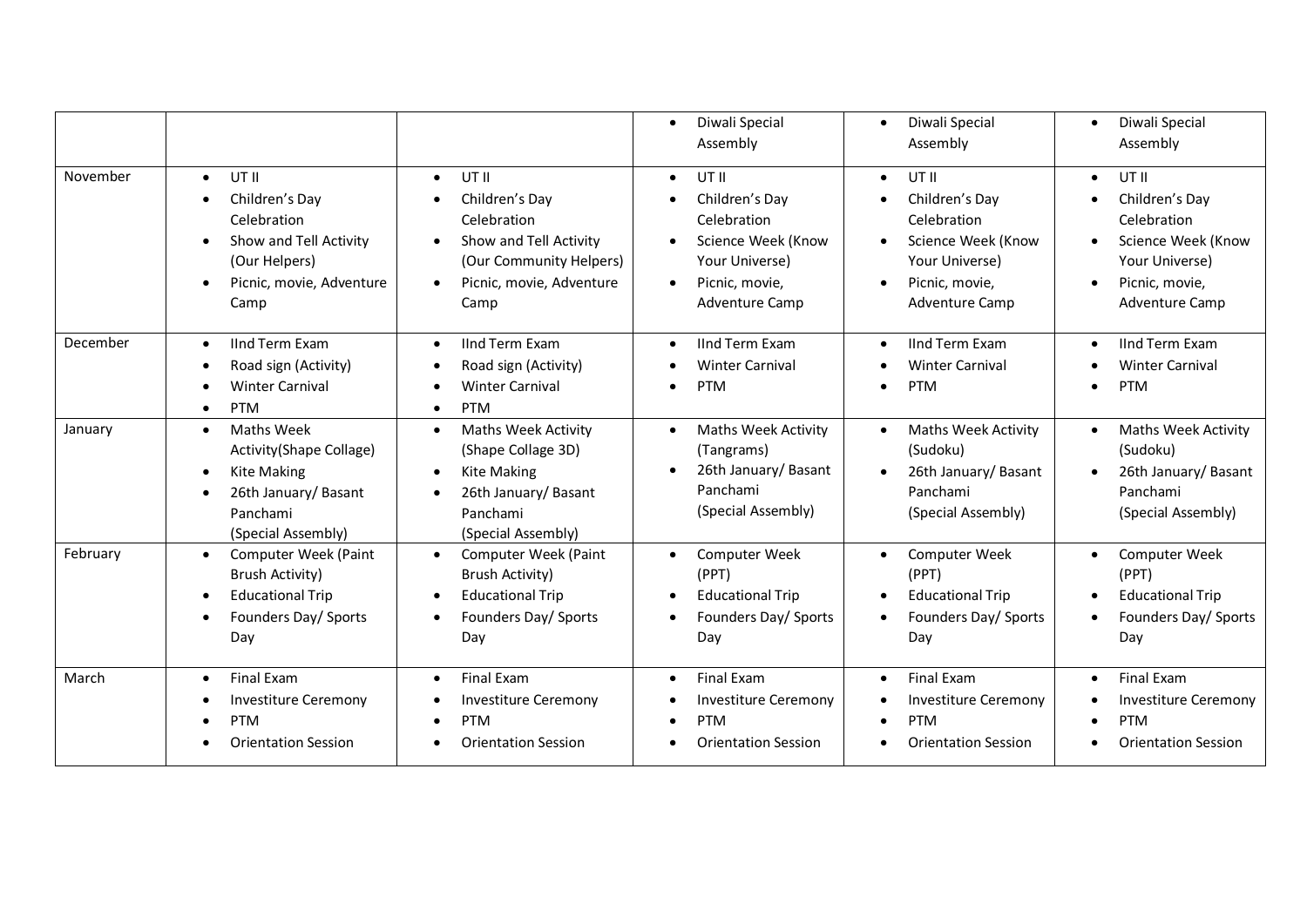| <b>Month</b> | <b>Secondary and Senior Secondary</b>                                                                                         |                                                                                                                               |                                                                                                        |                                                                                                                            |                                                                                                                     |
|--------------|-------------------------------------------------------------------------------------------------------------------------------|-------------------------------------------------------------------------------------------------------------------------------|--------------------------------------------------------------------------------------------------------|----------------------------------------------------------------------------------------------------------------------------|---------------------------------------------------------------------------------------------------------------------|
| April        | Poem Enactment<br>$\bullet$<br>(Competition English)<br>Earth Day Activity<br>$\bullet$<br>(Poster Making,<br>Slogan Writing) | Poem Enactment<br>$\bullet$<br>(Competition English)<br>Earth Day Activity<br>$\bullet$<br>(Poster Making, Slogan<br>Writing) | Poem Enactment<br>(Competition<br>English)<br>Earth Day Activity<br>(Poster Making,<br>Slogan Writing) | Poem Enactment<br>$\bullet$<br>(Competition<br>English)<br>Earth Day Activity<br>(Poster Making,<br>Slogan Writing)        | Poem Enactment<br>$\bullet$<br>(Competition<br>English)<br>Earth Day Activity<br>(Poster Making,<br>Slogan Writing) |
| May          | UT-I<br>$\bullet$<br>Mother's Day e-card<br>making<br><b>PTM</b><br>$\bullet$                                                 | UT-I<br>$\bullet$<br>Mother's Day e-card<br>making<br><b>PTM</b><br>$\bullet$                                                 | UT-I<br>$\bullet$<br>Mother's Day e-<br>card making<br><b>PTM</b><br>$\bullet$                         | $UT-I$<br>$\bullet$<br>Mother's Day e-<br>card making<br><b>PTM</b><br>$\bullet$                                           | UT-I<br>$\bullet$<br>Mother's Day e-<br>card making<br><b>PTM</b><br>$\bullet$                                      |
| July         | Van Mahotsav<br>$\bullet$<br>(Plantation drive)<br>JAM (Soil Erosion)<br>$\bullet$                                            | Van Mahotsav<br>$\bullet$<br>(Plantation drive)<br>JAM (Afforestation)                                                        | Van Mahotsav<br>(Plantation drive)<br>JAM (Soil<br>Conservation)                                       | Van Mahotsav<br>$\bullet$<br>(Plantation drive)<br><b>Elocution (Soil</b><br>Production)<br>Bharatnatyam<br>dance Activity | Van Mahotsav<br>(Plantation drive)<br>Elocution (Crop<br>Management)<br>Bharatnatyam<br>dance Activity              |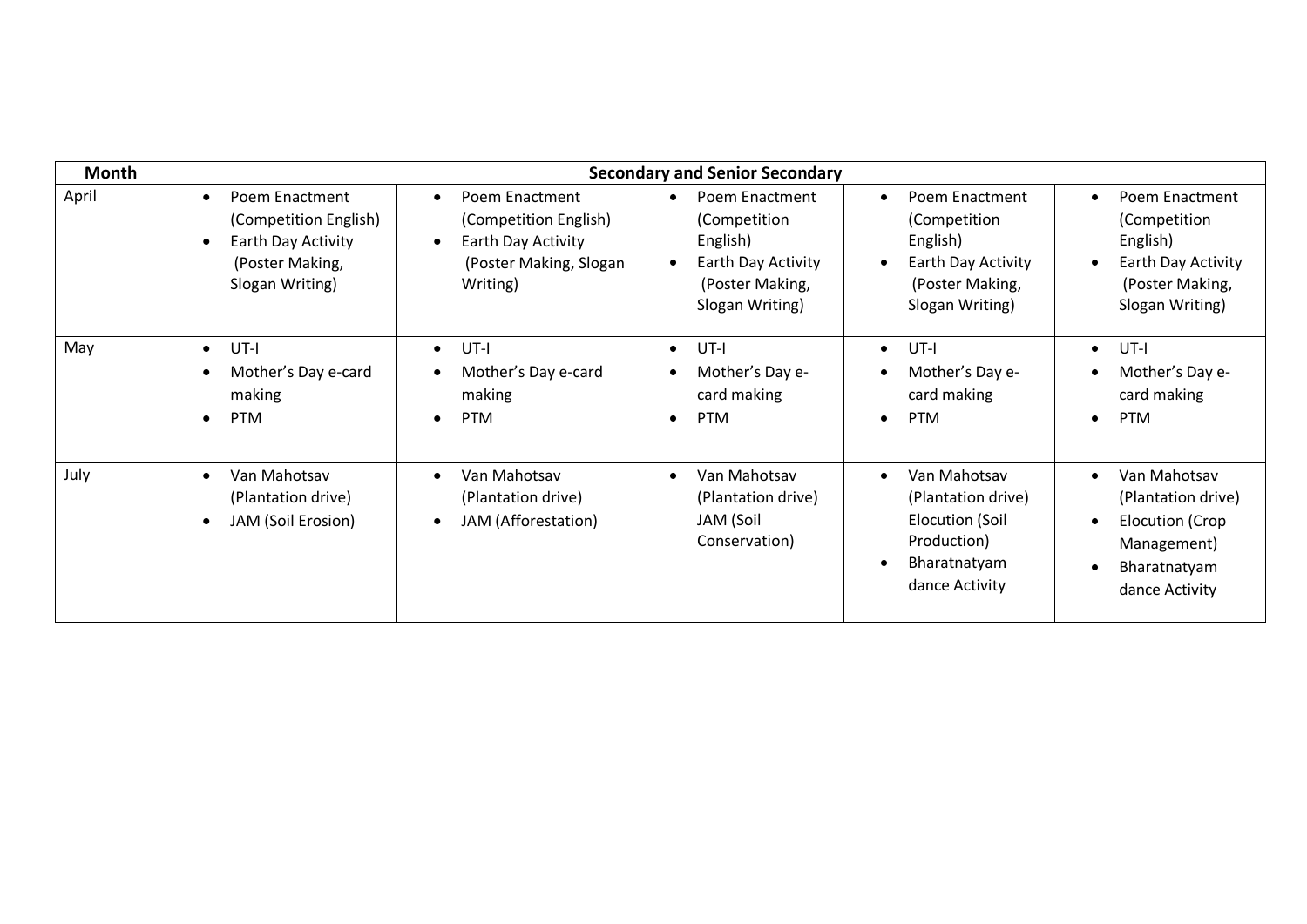| August    | Rakhi making Activity<br>$\bullet$<br>Independence Day<br>$\bullet$<br>(Special Assembly<br>Celebration)<br>Quiz (Incredible India)<br>$\bullet$<br><b>Ist Term Exam Starts</b>       | Rakhi making Activity<br>$\bullet$<br>Independence Day<br>$\bullet$<br>(Special Assembly<br>Celebration)<br>Quiz (Incredible India)<br>$\bullet$<br><b>Ist Term Exam Starts</b> | Walk of Fame<br>$\bullet$<br>(Sports Personality)<br>Independence Day<br>$\bullet$<br>(Special Assembly<br>Celebration)<br>Ist Term Exam<br><b>Starts</b> | Poster making &<br>$\bullet$<br>slogan Writing<br>(India's Freedom<br>Struggle)<br>Independence Day<br>(Special Assembly<br>Celebration)<br><b>Ist Term Exam</b><br>$\bullet$<br><b>Starts</b> | Poster making &<br>$\bullet$<br>slogan Writing<br>(India's Freedom<br>Struggle)<br>Independence Day<br>$\bullet$<br>(Special Assembly<br>Celebration)<br>Ist Term Exam<br>$\bullet$<br><b>Starts</b> |
|-----------|---------------------------------------------------------------------------------------------------------------------------------------------------------------------------------------|---------------------------------------------------------------------------------------------------------------------------------------------------------------------------------|-----------------------------------------------------------------------------------------------------------------------------------------------------------|------------------------------------------------------------------------------------------------------------------------------------------------------------------------------------------------|------------------------------------------------------------------------------------------------------------------------------------------------------------------------------------------------------|
| September | Hindi Divas<br>$\bullet$<br>Celebration<br>Show and Tell<br>(Importance of fruit<br>and vegetables in<br>Hindi)                                                                       | <b>Hindi Divas Celebration</b><br>$\bullet$<br>Slogan Writing<br>$\bullet$                                                                                                      | Hindi Divas<br>Celebration<br><b>Creative Writing</b><br>(Importance of<br>Hindi language)                                                                | <b>Hindi Divas</b><br>$\bullet$<br>Celebration<br><b>Group Discussion</b><br>(Importance of<br>Hindi language)                                                                                 | <b>Hindi Divas</b><br>$\bullet$<br>Celebration<br><b>Group Discussion</b><br>(Importance of<br>Hindi language)                                                                                       |
| October   | Social Science Week<br>$\bullet$<br><b>Art And Craft Activity</b><br><b>Representation Of</b><br><b>Earliest Society</b><br>Rangoli Making<br>$\bullet$<br>Diwali Special<br>Assembly | Social Science Week<br>$\bullet$<br><b>Gender Inequality</b><br>(Role Play)<br>Rangoli Making<br>$\bullet$<br>Diwali Special<br>$\bullet$<br>Assembly                           | Social Science<br>$\bullet$<br>Week-Debate<br>Human Resource<br>Rangoli making<br>Diwali Special<br>Assembly                                              | Social Science<br>$\bullet$<br><b>Week-Presentation</b><br><b>Russian Revolution</b><br>Rangoli making<br>Diwali Special<br>Assembly                                                           | Social Science<br>$\bullet$<br>Week-<br>Presentation-<br>Globalization<br>Rangoli making<br>Diwali Special<br>$\bullet$<br>Assembly and the<br>Indian economy                                        |
| November  | UT II<br>$\bullet$<br>Science Week (Electric<br>$\bullet$<br>Current<br>Picnic, movie,<br><b>Adventure Camp</b>                                                                       | UT II<br>$\bullet$<br>Science Week<br>(Wastewater<br>$\bullet$<br>Management)                                                                                                   | UT II<br>$\bullet$<br>Science Week<br>(Metal and Non -<br>Metal)                                                                                          | UT II<br>$\bullet$<br>Science Week<br>(Presentation)<br>(Diversity in Living<br>Organism)                                                                                                      | UT II<br>$\bullet$<br>Science Week<br>(Presentation)<br>(Light)                                                                                                                                      |